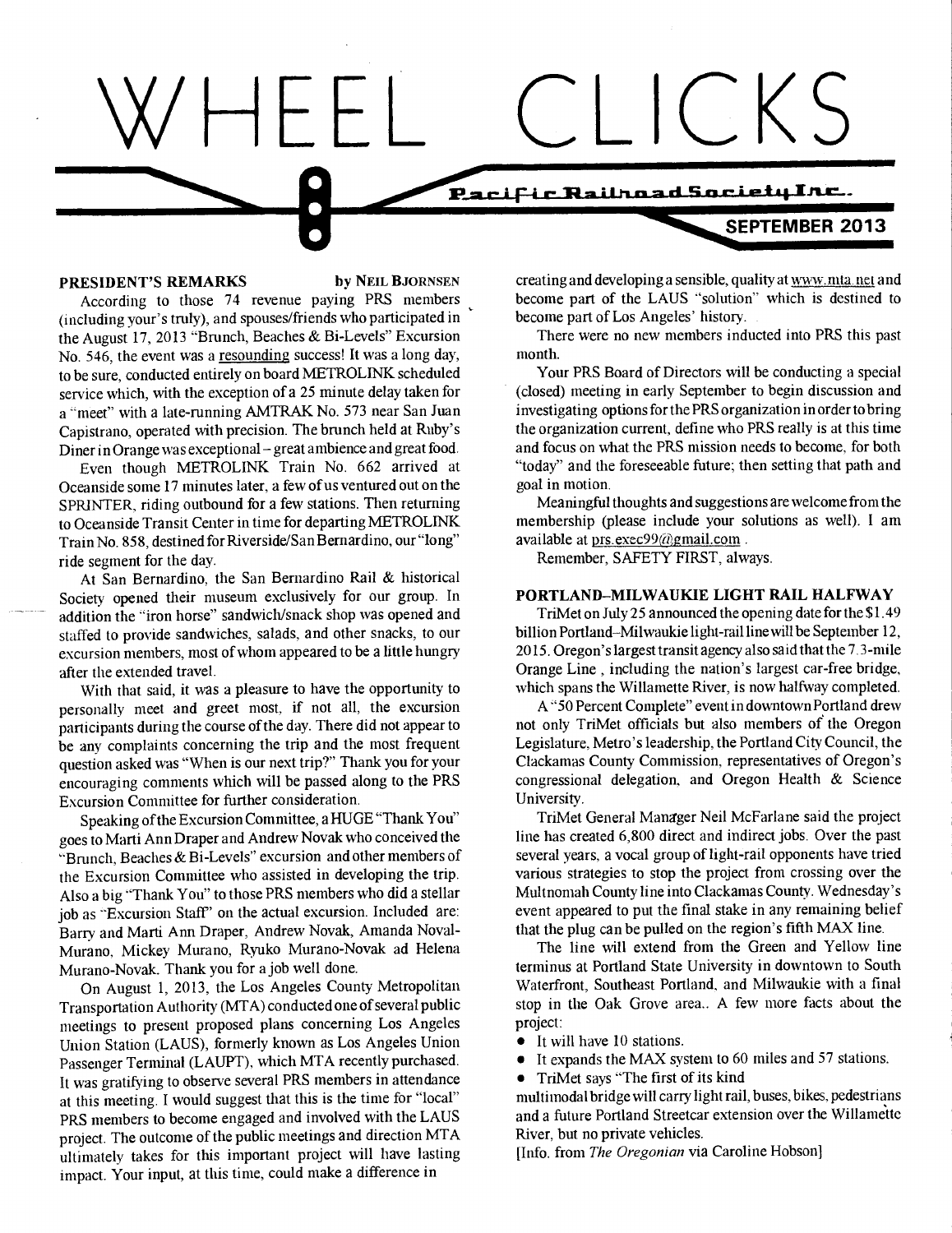

# **WHEEL CLICKS SEPTEMBER 2013 VOLUME 77, NO. 6**

**EDITOR DICK FINLEY TECHNICAL EDITOR**  ........................... CHARLES VARNES **MAILER JOHN STALLKAMP** 

Opinions expressed in unsigned articles are those of the editorial board, and do not necessarily reflect the opinions of the Society, its officers or directors. Opinions in signed articles are those of the author only. All rights reserved. ISSN: 0043-4744.

Published monthly by **PACIFIC RAILROAD SOCIETY, INC.** The Society is a California chartered, nonprofit organization of those who share an interest in railroad operations, travel and history. Address and telephone are the same as for Pacific Railroad Museum.

| SUSTAINING MEMBER \$60.00 per year |  |
|------------------------------------|--|
| CORPORATE MEMBER \$110.00 per year |  |
|                                    |  |

**PACIFIC RAILROAD MUSEUM** is operated by Pacific Railroad Society at 210 W. Bonita Ave., San Dimas, CA 91773. Telephone: (909) 394-0616. Museum e-mail: PRSTrainman@aol.com Open Saturdays: 10 a.m.-4 p.m.; Mondays: 12-5 p.m.; Wednesdays: 12-5 p.m.

| EXCURSION DIRECTOR  MARTI ANN DRAPER                       |  |
|------------------------------------------------------------|--|
|                                                            |  |
| INTERNET Home Page: http://www. pacificrailroadsociety.org |  |

BOARD OF DIRECTORS OF PACIFIC RAILROAD SOCIETY, INC. **PRESIDENT NEIL BJORNSEN VICE-PRESIDENT VIRGINIA GRUPP SECRETARY LINDSAY SMITH TREASURER NICK TEEL DIRECTOR (2011-2014) LARRY AANDAHL DIRECTOR (2012-2015) DAVID ABBOTT DIRECTOR (2012-2015) ........................ MARTI ANN DRAPER DIRECTOR (2011-2014) DICK FINLEY DIRECTOR (2013-2016) ANDY NOVAK** 

## PRS MEMBER MEETINGS

September 2, PRM open Monday, 10:00 a.m. to 4:00 p.m. 9, 16, 23, 30 210 W. Bonita Ave., San Dimas. September 4, PRM open Wednesday, 10:00 a.m. to 4:00 p.m. 11, 18, 25 210 W. Bonita Ave., San Dimas. September 6 PRS Board Meeting, 7:30 p.m., Valencia Room, Friday Joslyn Center, 210 N. Chapel Ave., Alhambra. September 7 PRS Special Meeting for all Board Members only September 7, PRM open Saturday, 10:00 a.m. to 4:00 p.m. 14, 21, 28 210 W. Bonita Ave., San Dimas. September 7, Saunders Yard open Saturday, 8:30 a.m. to ? 14, 21, 28 Noakes St. & Herbert Ave., Commerce. September 13 PRS Membership Meeting, 7:30 p.m., Alh. Rm. Friday Joslyn Center, 210 N. Chapel Ave., Alhambra September 25 October Wheel Clicks Mailing Party, 10:00 a.m., Wednesday 1240 Dominion Ave., Pasadena 626-794-0783

**PROGRAM BY RUSS DAVIES** September 13: On this evening we'll see a Harvey **Laner digital "Double Header!"** His original action videos will be of the **Durango & Silverton in 2005, and the San Luis & Rio Grande ca.** 2007. Bring your own popcorn. Be **there, and bring** *digital* **briefs!** 

**MEMBERSHIP COMMITTEE by VIRGINIA GRUPP**  At the Board Meeting on July 12, Tim Wheeler with No. 322 and Christopher McCall with No. 348 were voted into PRS Membership. Late renewals rejoined PRS and were assigned Nos. 323 - 347.

### **PROPOSED CHANGE TO BYLAWS OF PRS, iNC.**

It is hereby proposed that Article 4, section 4.2 and 4.3 of the Bylaws of Pacific Railroad Society, Inc. be amended as follows:

#### **4.2 NUMBER OF DIRECTORS —** Currently reads:

The number of Directors of the Society shall be nine. Of these, five (5) Directors shall be elected to serve staggered three year terms, two during the first year, two during the second year, and one during the third year. The four (4) remaining seats on the Board of Directors shall be filled on an annual basis by the four Elected Officers of the Society, the President, Vice President, Secretary and Treasurer.

#### **4.2 NUMBER OF DIRECTORS —** Proposed change:

The number of Directors of the Society shall be nine. Directors shall serve for three years, or until he or she resigns, or until removed or otherwise disqualified, whichever occurs first.

## **4.3 ELIGIBILITY, CONSECUTIVE TERMS —** Currently reads:

Any natural person eighteen (18) years of age or over who has been a Regular Member in good standing of the Society for one year preceding the date of the election (or appointment) shall be eligible for election (or appointment) as a Director. No person who is serving as a Director, other than an Elected Officer, shall be eligible for reelection as a Director of the Society, other than an Elected Officer, for a further term which will commence upon the expiration of a full term of office which such person has then just served.

#### **4.3 ELIGIBILITY —** Proposed change:

Any natural person eighteen (18) years of age or over who has been a Regular Member in good standing of the Society for one year preceding the date of the election (or appointment) shall be eligible for election (or appointment) as a Director.

It is hereby proposed that Article 5, section 5.11 be added to the Bylaws of Pacific Railroad Society, Inc. as follows:

### **5.11 ELECTION OF OFFICERS**

Officers shall be elected by the Board of Directors from among their number, at any time, but usually at the beginning of a new fiscal year in which nominations have been presented to the voting Board. Each officer shall hold office for a period of three (3) years, or until he or she resigns , or until removed or otherwise disqualified, whichever occurs first.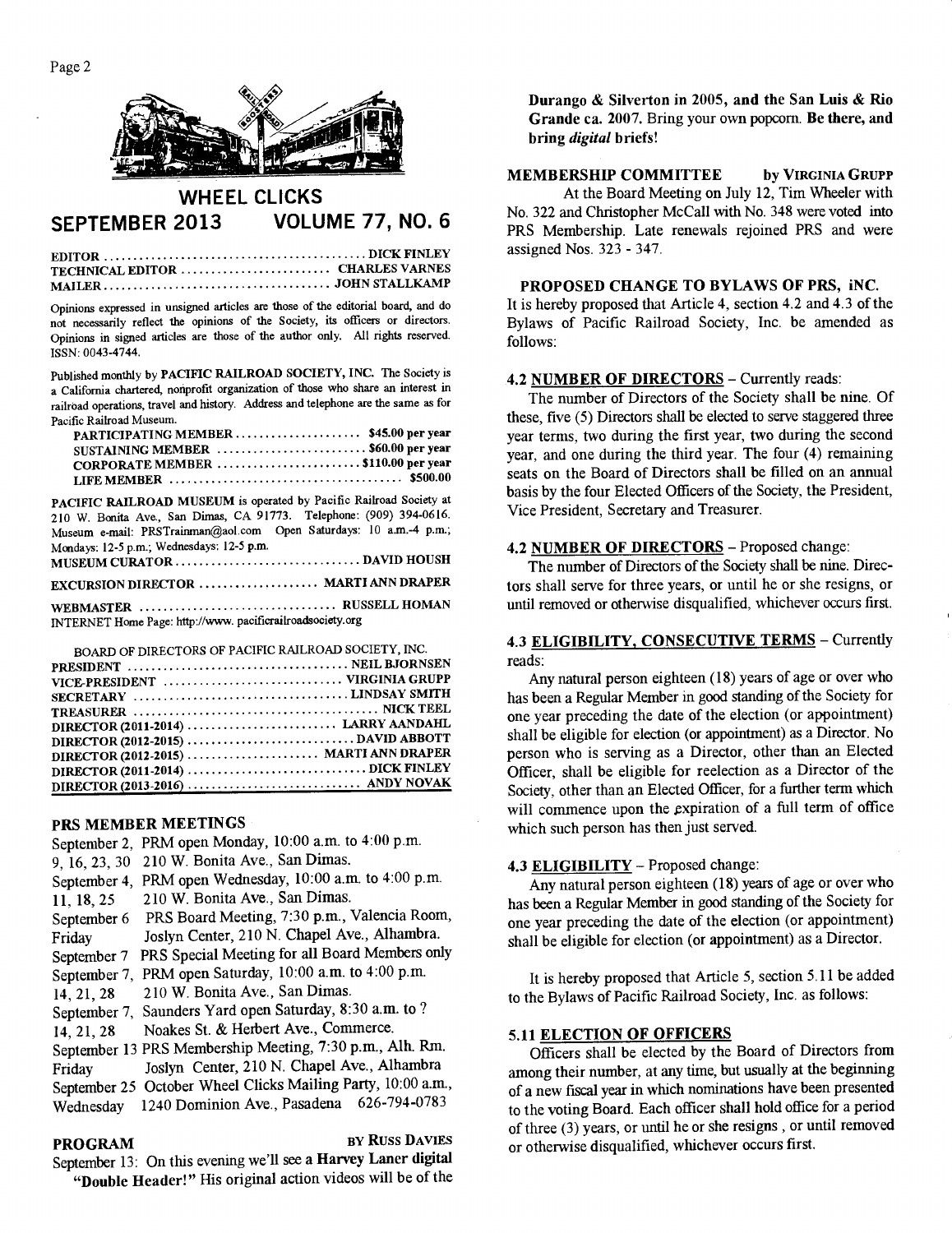## **REASONS FOR THE PROPOSED CHANGE**

As the membership of the Society continues to decline, it has been increasingly harder to find qualified individuals to run for Director or Officer. These proposed changes take a tremendous burden off the nominating committee by only requiring them to find qualified and willing members to run for director every three years rather than every year. These changes also allow the Board of Directors (who know the interests and capabilities of their fellow members) to make an informed decision on who can best serve the Society as Officers for the next three years.

#### **ENACTMENT**

These proposed changes will be inserted into the September issue of *Wheel Clicks* and voted upon by all members present at the regular November meeting of Pacific Railroad Society, Inc. on November 8, 2013.

## **METROLINK ANTELOPE VALLEY LINE SCHEDULE CHANGE AND ADDITIONAL SUNDAY SERVICE**

Beginning in the August 17 and 18 weekend, Metrolink revised its Antelope Valley line weekend schedule, and on Sunday began operating six additional (three round trips) trains. Starting Aug. 17, there are three morning departures and three in the afternoon from Antelope Valley with all trips ending at Union Station. There will be six departures from Union Station on the Antelope Valley Line with two in the morning and four in the afternoon and evening.

Doubling the number of Sunday trains on the Antelope Valley Line is in response to the growth in ridership of Metrolink service. The additional service is funded by the Los Angeles County Metropolitan Transportation Authority (Metro).

The schedule change on Saturday and the and the expansion of the Sunday service will allow passengers transferring to and from Amtrak, and Metrolink's Orange County or San Bernardino lines to reduce wait times and expand connectivity.

Below is an abbreviated timetable for the revised and new Sunday Antelope Valley line service. Intermediate stops on the line are Glendale, Downtown Burbank, Sun Valley, Sylmar/San Fernando, Newhall. Santa Clarita, Via Princessa, Vincent Grade/Acton. ad Palmdale.

| Los Angeles to Lancaster |                |       | Lancaster to Los Angeles |       |       |
|--------------------------|----------------|-------|--------------------------|-------|-------|
| Train No.                | D <sub>p</sub> | Ar.   | Train No.                | Dp.   | Ar.   |
| 261                      | 8:45           | 10:55 | 260                      | 6:25  | 8:25  |
| 263                      | 11:40          | 1:50  | 262                      | 8:55  | 11:00 |
| 265                      | 2:15           | 4:20  | 264                      | 11:10 | 1:15  |
| 267                      | 3:50           | 5:55  | 266                      | 12:40 | 2:40  |
| 269                      | 5:25           | 7:25  | 268                      | 2:25  | 4:30  |
| 271                      | 8:55           | 11:00 | 270                      | 6:15  | 8:20  |

P.M. times are shown in bold type.

!Info. from Metrolink via Ed Von Nordeck]

## **GOLD LINE LIGHT RAIL HAS ITS 10TH BIRTHDAY**

Strong support for an extension of the Gold Line to Ontario underscored celebratory press conference on July 26 honoring the light rail line's 10th birthday. Elected officials from across the San Gabriel Valley and the Inland Empire gathered at Pasadena's Del Mar Station the morning of the 10th to cut a cake in celebration of the Gold Line's successes, but also to send a message to

others about the importance of building more light rail lines throughout the region.

Pasadena Mayor Bill Bogaard said the Gold Line is worthy of celebration, as the city's six rail stations have become hubs for economic development. "This project has become such a significant factor in the modern development of the city of Pasadena," Bogaard said. "Its arrival has created a renaissance that has strengthened the fabric of our city and dramatically changed how many of our residents, workers and visitors travel every day."

Bogaard said since the Gold Line work began in 2000, the city has seen 2,000 new residential units and 750,000 square feet of commercial and retail space develop around the light rail stations. Other cities along the line, including South Pasadena, have seen similar improvements. South Pasadena's downtown has seen an increase in retail and restaurant businesses since the city's one station was built, Gold Line officials said, and demand for downtown real estate has gone up.

"Not just South Pasadena, **but all** the stations have been a fountain of economic revitalization," South Pasadena Councilman Michael Cacciotti said. "The difference from 2003 to now is incredible."

"Over a decade ago it wouldn't necessarily have been a given that this Gold Line would be completed," Rep. Judy Chu, D-Pasadena, said. "There was no easy way to get from downtown Los Angeles to Pasadena, yet there was a lot of resistance to this Gold Line." The line now boasts more than 1 **million**  riders a month and, according to Metro officials, is the second most used rail line in Los Angeles. Chu said Metro officials also plan to add more train cars because of the high demand.

Metro board members Ara Najarian, John Fasana, and Supervisor Michael Antonovich vowed on July 26th with the support of state and federal legislators, to fight on the Metro board to allocate funds to the Gold Line extension.

"It makes good sense , it makes common sense and it's the kind of public transportation we want to encourage our citizens to take part in but it has to go where people need to go," said former Pasadena Councilman and State Assemblyman Chris Holden, D-Pasadena. "If it's going to take cars off the highway then it has to be connecting regionally to points of interest where people are going to feel the value and see the benefit."

Bob Davis and Ken Ruben, members of PRS, were at the Del Mar Station for the whole celebration. [Info. from *Pasadena Star-News* and Ken Ruben]

## **SUBWAY COMMUTERS FACE LOCKED TURN-STILES**

In Los Angeles a hybrid honor system — in place for subway and light-rail riders since 1990 — will go the way of the Pacific Electric Red Car starting at 11 a.m. on June 19 when transit officials lock the turnstiles at the subway entrances beneath Union Station and require riders to pay. Only riders with a TAP card preloaded with enough money to pay the \$1.50 basic fare will be given access beyond the turnstile to ride the Red Line or the Purple Line subways from Union Station. A TAP card costs \$1 but is reusable.

For the first time in the modern Metro rail system's history, the turnstiles won't release unless a passenger swipes his or her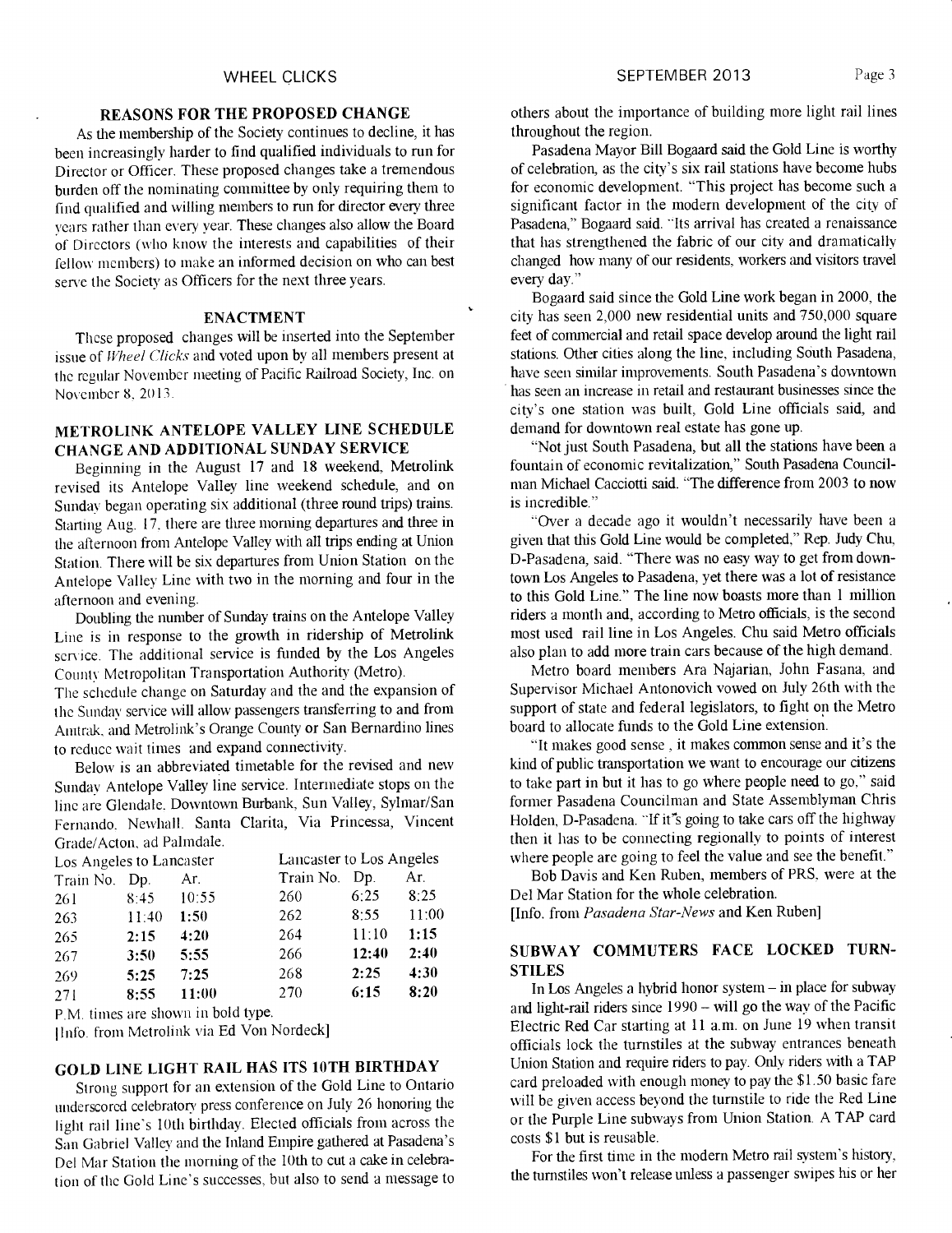TAP card across the blue reader at the entrance. The Red and Purple lines, which go through downtown to North Hollywood and Koreatown, respectively, carry 360,000 passengers a day.

The Red Line is Metro's busiest rail line and Union Station is the hub of all rail, train and bus lines in Southern California. "Everybody has to pay. No more freebies," remarked Bart Reed, executive director of The Transit Coalition, a San Fernando Valley-based transit watchdog group. Because the majority of riders usually pay their fares and are comfortable with the TAP system, the move toward what Metro calls "latched turnstiles" is mostly welcomed by commuters and transit groups. "It is fair for everybody ," Reed said. "If everybody pays, perhaps we can have a more robust system."

Indeed, Metro estimates it will recoup \$7 million from fare evaders on the Red Line alone by this time next year, said Metro spokesman Paul Gonzales. Some want to see the money used to increase service at night and during midday, but Metro has not committed to such improvements as yet. The must-pay system a system where riders were expected to pay the fare and then show their ticket to a sheriff's deputy on the platform or on the train, but only if asked. A rider caught without a ticket would be would be issued a \$75 fine, Gonzales said.

For most of the time the since the rail system was built, beginning with the Blue Line from Long Beach to L.A. beginning in 1990, the honor system has been in place. For stations with turnstiles, the gates were left open. Some lines cannot accommodate turnstiles, such as portions of the Blue Line, and therefore will never be latched, he said. But sheriff's deputies will patrol these areas for ticket evaders.

A crackdown on fare evaders began in the past few months and will continue gradually into next year. At the Wilshire/Normandie stations in January, Metro recorded as many "free entry" riders as TAP riders. Metro announced it will latch 15 gates at Red and Purple Line subway stations by the end of summer. The last station to be latched on the Red Line will be 7th/Metro on Aug. 26.

Riders of the Gold Line light rail from Pasadena to Union Station and East L.A. will encounter locked turnstiles Oct. 14 at the following stations: Sierra Madre Villa, Allen Avenue, Lake Avenue, and Mariachi Plaza in East L.A., Gonzales said.

The move to latched turnstiles, which began in 2002, was stalled until Metro's partner, Metrolink commuter rail, was able to get on the TAP system. Metrolink passengers can ride light-rail lines for free with a Metrolink pass or a ticket. Just recently, Metrolink embedded the "EZ TAP" chip in its paper tickets and monthly passes so that riders can swipe to open the subway turnstiles. "Our riders had the biggest issue of getting through the gate," said Jeff Lustgarten, Metrolink spokesman. "Now, our ticket automatically gets you onto the subway and the bus system." Because 63 percent of the 44,000 daily Metrolink riders pass through busy Union Station, assuring a smooth connection to the Red and Purple lines was critical, he said.

Metrolink, which runs double-decker diesel trains to Union Station from San Bernardino through the San Gabriel Valley and from Riverside, Lancaster, Ventura and Orange County, is also cracking down on fare cheaters. A new report released June 14 to the Metrolink board found those ducking fares amounted to 2.8 percent of its riders and cost the commuter rail agency about \$1.8

million a year in lost revenue. The highest percent of fare evaders occurred on the Antelope Valley and San Bernardino lines, according to the report. Those without a Metrolink fare face fines up to \$1,500.

"We are cracking down on fare evading. We absolutely do have an issue," Lustgarten said. Metrolink has hired security officers to roam the silver trains and ask passengers to show their tickets/ The crackdown will begin in full July 1, he said, when 75 percent of trains leaving Union Station will be checked by security officers.

[Info. from *Pasadena Star-News]* 

#### UP RAILROAD ACQUIRES BIG BOY LOCOMOTIVE

Union Pacific Railroad announced in Omaha. Nebraska, on July 23, 2013 it had reached an agreement with the Southern California Chapter — Railway & Locomotive Historical Society in Pomona, California, to transfer ownership of one of the world's largest locomotives, Big Boy No. 4014, back to Union Pacific. Union Pacific plans to relocate No. 4014 to Cheyenne, Wyoming, where Union Pacific's Heritage Fleet Operations team will work to restore it to operating condition. Details regarding those efforts will be made public at a later date.

Union Pacific donated No. 4014 to the historical society December 7, 1961. The locomotive arrived January 8, 1962, at its current display location at the Rail Giants Train Museum in Pomona. No other railroad has retained its historical equipment or honored its American roots like the Union Pacific Railroad.

"Our steam locomotive program is a source of great pride to Union Pacific employees past and present," said Ed Dickens, senior manager — Union Pacific Heritage Operations. "We are very excited about the opportunity to bring history to life by restoring No. 4014."

[Info. from *Orange County Railway Historical Society]* 

## PASSENGER TRAIN UPDATES by CHARLES VARNES AMTRAK

### Record Ridership in July

Amtrak reports that July was the best single ridership month ever in its history

Year-over-year ridership in July grew 4.8 percent to more than 2.9 million passengers, an all-time record for most passengers in one month. *Northeast Corridor* services, state-supported and other short-distance routes, and long-distance trains all showed gains for July.

State-supported routes continue to lead the way in ridership growth. Under federal law, beginning October 1, 2013, 19 states will take greater control of routes less than 750 miles, but first must reach new operating and capital cost-sharing agreements with Amtrak to ensure the corridor services continue to operate beyond the deadline. Currently, Amtrak has agreements with three states.

Thus far in FY 2013 (October — July), ridership is up 1.1 percent versus the prior year, with strong ticket sales forecasted for the final two months of the fiscal year. In addition, Amtrak set individual monthly records in October, December, January, March, May, June and July. Amtrak is on pace to meet or exceed last year's annual ridership record of 31.2 million passengers.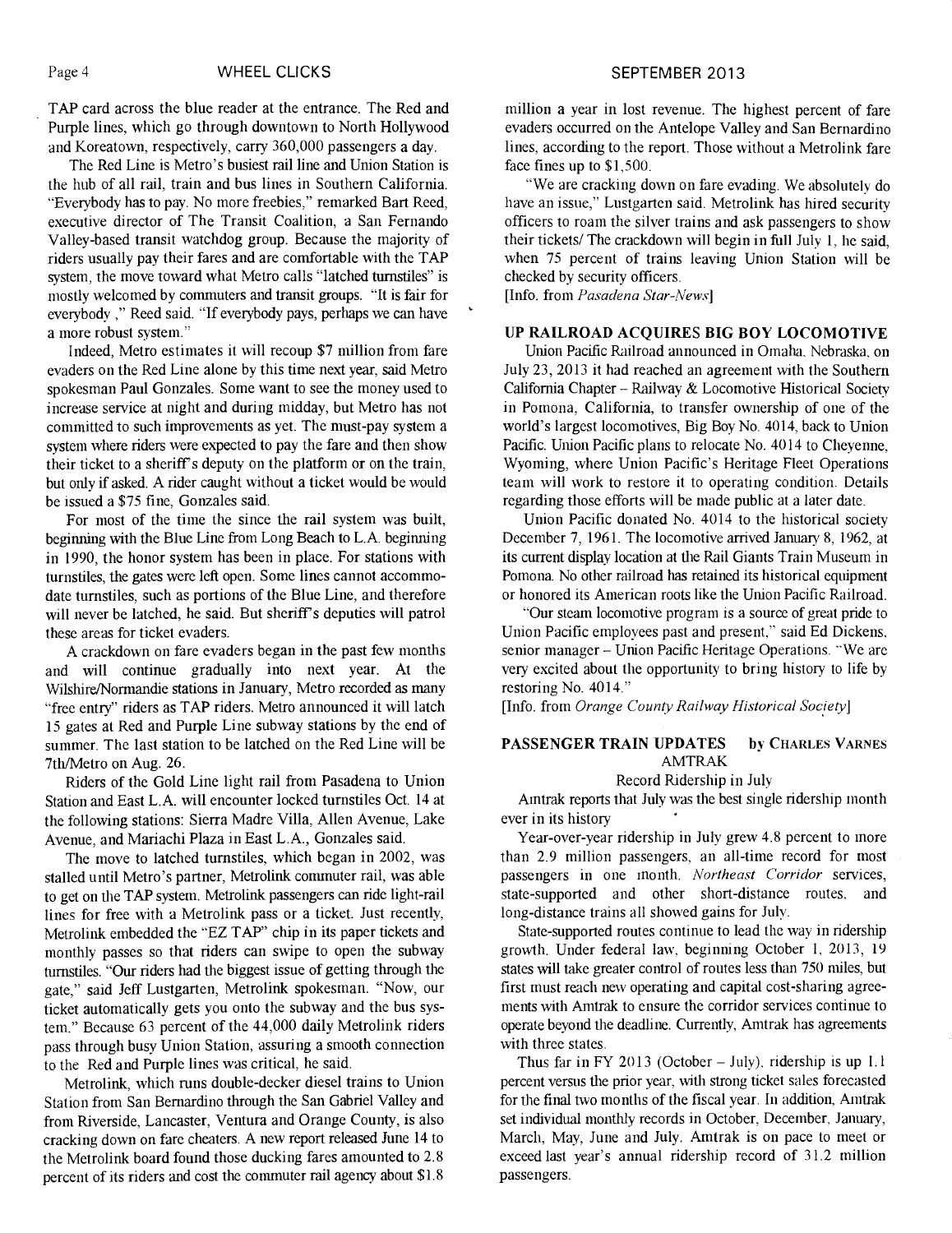# HISTORICAL ROUTE ON-TIME PERFORMANCES

The July 2013 historical on-time performance percentages for selected routes were:

| Route                               | July  | June     | Last 12 |
|-------------------------------------|-------|----------|---------|
|                                     | 2013  | 2013     | months  |
| Sunset Limited                      | 73.1% | 53.8%    | 74.2%   |
| Texas Eagle                         | 77.4% | $60.0\%$ | 73.8%   |
| Heartland Flyer                     | N/A   | 19.7%    | 50.0%   |
| Southwest Chief                     | N/A   | 71.7%    | 85.4%   |
| California Zephyr                   | N/A   | 50.0%    | 69.6%   |
| <b>Empire Builder</b>               | N/A   | 48.7%    | 66.3%   |
| <b>Coast Starlight</b>              | N/A   | 63.3%    | 85.6%   |
| City of New Orleans                 | N/A   | 88.3%    | 89.2%   |
| Pacific Surfliner                   | N/A   | 80.3%    | 85.7%   |
| San Joaquin <sup>Note 1</sup>       | N/A   | 60.3%    | 72.2%   |
| Capitol Corridor                    | N/A   | 94.9%    | 95.2%   |
| Amtrak Cascades Note 2              | 77.6% | 82.1%    | 78.5%   |
| Illinois Service Note 3             | N/A   | 82.5%    | 86.1%   |
| Missouri River Runner               | 97.6% | 83.3%    | 94.1%   |
| Hiawatha                            | 86.2% | 81.2%    | 89.9%   |
| Michigan Services <sup>Note 4</sup> | N/A   | 24.3%    | 39.4%   |
| <b>Acela Express</b>                | 75.5% | 80.1%    | 85.5%   |
| Northeast Regional                  | 77.8% | 78.7%    | 84.5%   |

Notes. Combined multiple route performance percentages.

- 1. Bakersfield-Oakland; Bakersfield-Sacramento
- 2. Vancouver, B.C.-Seattle; Seattle-Eugene, Ore.
- 3. Chicago-Quincy.; Chicago-St. Louis; Mo.; Chicago-Carbondale
- 4. Chicago-Pontiac, Chicago-Port Huron; Chicago-Grand Rapids

## WESTERN CORRIDORS

#### Capitol

## Parking at the Martinez Station

Passengers are now required to display parking permits in their vehicles when parking at the Martinez Amtrak station. Vehicles without permits will be ticketed. Amtrak and Capitol Corridor passengers can obtain a free parking permit from Station Agents inside the Martinez Amtrak station by showing or purchasing a valid train ticket.

## 10-Ride ticket policy change

Effective Monday, August 19, 2013, 10-ride tickets issued on August 19, 2013 and beyond will only be valid for the person whose name is printed on the 10-ride ticket. Previously, a 10-ride ticket was valid for multiple passengers to ride. When this change goes into effect, it will only be valid for 1 person (the name on ticket). 10-ride ticket holders with tickets purchased on or after August 19, 2013, endorsed Non-Transferrable, will not be able to use or share rides on their tickets for friends or family members. However, tickets sold up to August 18th, 2013 will still be transferable until they expire 45 days after the date issued.

# MIDWEST ROUTES

#### Illinois Service

The Illinois Department of Transportation and Union Pacific Railroad performed another phase of upgrades to Illinois' signature high-speed route, Chicago-St. Louis, for future 110 mph operation of Amtrak *Lincoln Service* trains.

The construction work included the installation of new premium rail with concrete ties and stone ballast; upgrades to bridges, culverts and drainage; signal and wayside equipment installations and upgrades; and roadway-rail grade crossing improvements.

For eight days starting August 16, bridge and culvert upgrades north of Bloomington-Normal lead Amtrak to charter buses for *Lincoln Service* (Trains 300-307) passengers at St. Louis, Alton, Carlinville, Springfield, Lincoln, Normal. Pontiac, Dwight, Joliet and Summit, Ill. Amtrak *Texas Eagle*  (Trains 21/321/421 and 22/322/422) detoured between Chicago and St. Louis for the same period, with alternate transportation in both directions between Joliet and St. Louis. Two more phases of planned 2013 construction will also require substitute transportation.

Current information about the high-speed rail project is available at the Official Illinois High-Speed Rail Chicago to St. .Louis Project Website, www.idothsr.org.

## Wolverine Service Trains - Quiet Cars

Amtrak designated a Quiet Car® on weekday *Wolverine Service* trains between Chicago and Pontiac, Michigan starting August 19. The service enhancement in response to its popularity on other routes elsewhere in the Amtrak national network.

Seats in the Quiet Cars do not require a special reservation - they are available on a first-come, first-served basis. For the time being, Quiet Car service will not be provided on weekends.

While riding in the Quiet Cars, passengers are asked to refrain from using cell phones, noisy computer programs or engaging in loud conversation. The Quiet Car on *Wolverine*  trains will be at the opposite end of the train from the Café car, which will also reduce sound volumes.

Amtrak will place signs on the Quiet Cars and will put notices on the trains and at stations to help inform passengers.

The only other corridor in the Amtrak Chicago Hub with Quiet Car service is the *Hiawatha Service* between Chicago and Milwaukee. *Hiawatha* ridership records have been routinely set, with more than 838,000 passengers last year: a 60 percent increase since Quiet Cars were introduced on the route in 2005.

## DEPOT DOINGS

#### Baltimore Penn Station

Effective Monday July 1, 2013, a major construction project was scheduled to begin to expand and upgrade the existing restroom facilities within the station. The current facilities will be closed during the renovation. The project is anticipated to be completed in winter 2013/2014, with funding provided by Amtrak via funds from the Maryland Transit Administration's Joint Benefits Program.

Passengers will have access to secure temporary facilities located on the west plaza of the station.

#### Fort Lauderdale, Florida

A project to renovate the Fort Lauderdale Fla.. station has begun and is expected to last through the end of February 2014. While construction is underway, the station has been relocated to a temporary trailer facility, just a few feet north of the permanent station at: 200 S. West 21st Terrace Street

#### Philadelphia 30th St. Station

A project is underway to renovate the 30th Street side of the Philadelphia station and parking deck, which will affect access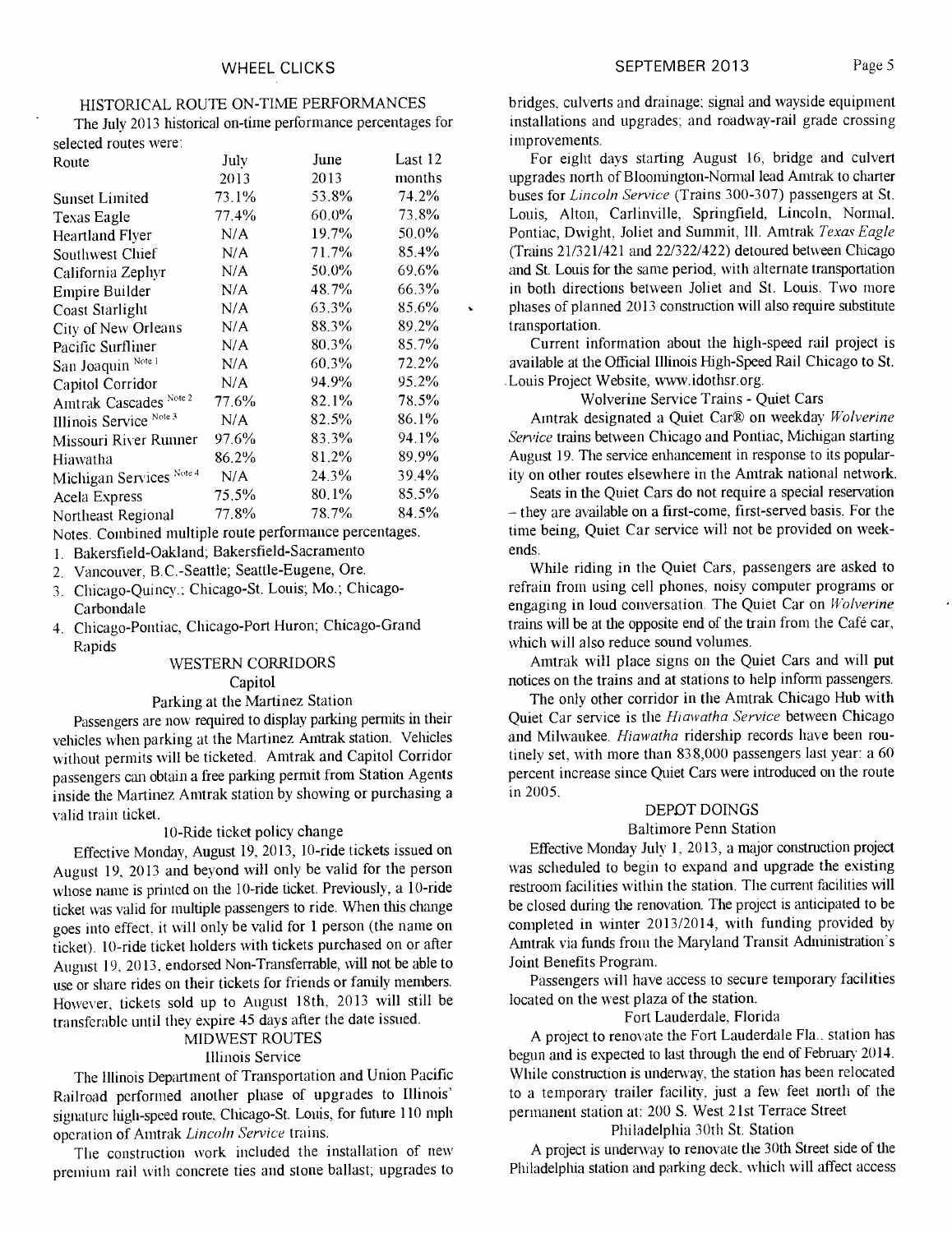to the station. 30th Street Station is the third busiest station in the Amtrak system and served more than four million passengers in FY 2012, with connections to SEPTA and New Jersey Transit commuter rail services and other local transportation options.

Listed below are summaries of the major initiatives Amtrak is undertaking as components of the station renovation project:

## West Plaza Renovation

Since Fall 2012, crews have been working on a \$30 million Amtrak-funded reconstruction project along the west side of 30th Street Station that features a redesigned pedestrian plaza and reinforced basement structure. The new plaza, scheduled for completion by Thanksgiving, will improve vehicle traffic and pedestrian flow around the station, enhance lighting for better security and visibility, provide safer walking and driving conditions and expand public parking. Below-ground work on the parking deck and basement will continue through 2014 to fortify the infrastructure and improve parking conditions.

## Facade Restoration

Amtrak begins Phase I of a multi-million dollar restoration of the exterior facade of 30th Street Station with installation of a temporary sidewalk canopy system that will be erected around the sides of the building. The canopy will keep pedestrians safe and provide a weatherproof area under which to access the station while funding for Phase II (the remainder of the facade restoration) is identified. Construction of the canopy will begin this month and be paid for with approximately \$2 million of Amtrak funds.

### Elevator Replacement

Passenger elevators that connect the train platforms with the main concourse will be replaced, along with elevators that service the employee office towers in the upper floors of the building. Some equipment, dating to the 1930s, is beyond the scope of repair and needs to be replaced. This is a \$3 million Amtrak-funded project with work scheduled to begin this fall. [Info. from Ken Ruben, Ed Von Nordeck]

# **AAR AUGUST STORED FREIGHT CARS REPORT**

The Association of American Railroads reported that as of August 1, 2013, 308,658 freight cars were in storage, an increase of 5,111 cars from July 1, 2013, and equal to 20.1percent of the North American fleet, excluding cars without a load since before 2005. For 17 months, since April 1, 2012, the number of cars in storage has averaged about 309,000, and has not varied from this level by more than 10,000 cars.

For the last 12 months the number of stored freight cars (and the percentage) of the fleet excluding cars without a load since before 2005 on the first day of the month was: for 2012, August, 314,971 (20.6); September, 311,226 (20.3); October, 309,261 (20.2); November 304,410 (19.8); December, 308,780 (20.2); and for 2013; January, 3317,223 (20.7); February 315,541(20.6); March 311,739 (20.4); April 311,449 (20.3); May 302,833 (19.7); June, 299,573 (19.5); July, 303,547, (19.8).

[Info. from AAR Rail Time Indicators via Charles Varnes]

#### **SAN FRANCISCO CABLE CARS**

In 1873, Andrew Smith Hallidie, a British immigrant and failed gold miner, opened the first cable car in the U.S., the halfmile Clay Street Hill Railroad, which surmounts Nob Hill. Using machinery inspired by mining tools, Hallidie's cars climb Clay from Kearny Street by clamping onto a continuously moving loop of steel cable, which is powered by coal-fed engines in a powerhouse. As Hallidie later writes, "It does not frighten horses or endanger lives."

In the 1890s, cable cars run on California Street, Clay Street, Columbus Avenue, Geary Street, Market Street and others — but most are doomed. Across America, faster and cheaper streetcars (powered by overhead electric wires) are taking over.

In 1947, Mayor Roger Lapham, a big believer in buses, declares that "The city should get rid of all cable car lines as soon as possible." Activist Friedel Klussman disagrees and starts a Citizens' Committee to Save the Cable Cars and wins passage of a ballot measure to protect part of the cable car system.

In 1982, cable car service run by the San Francisco Municipal Transportation Agency (Muni), is suspended for two years as authorities begin rehabilitating an old and faltering system. In 1984, the cable cars return to service with a parade up Powell Street led by the U.S. Marine Corps band. The system now has three lines covering 8.8 miles.

In 2013, Associated Press finds that in the last 10 years, the city's cable cars have been involved in 126 accidents, with 151 people injured and no fatalities. AP cites about four dozen legal claims and settlement payments of nearly \$8 million. About 7 million passengers board cable cars yearly.

CABLE CARS ARE IMPRACTICAL AND EXPENSIVE

The world's only remaining manually operated big city cable car system is highly outdated and has some things not in its favor: Rats congregate near the cable car turntable by Ghirardelli Square: Panhandlers still plague the gritty turntable at Powell ans Market Streets; \$6 a ride would be one of the worst public transit bargains in the West, if these cars were really about public transit; some conductors and gripmen are as rude as the hills are steep; for prompt cross-town travel in daylight hours, the Powell Street lines are about as practical as a Ferris wheel.

Yet as many a San Franciscan can tell you, the tourist wants cable cars, the ringing bell, the wind in your hair, the first sight of Alcatraz as we crest Russian Hill, the heavy scent of lubricated machinery navigating a 15% grade, the humming street and nervously grinning first-timers, and the fact that this three-line system costs about \$30 million per year more than it earns.

The San Francisco Municipal Transportation Agency operates 40 cable cars. They roll on three lines — Powell-Hyde, Powell-Mason, and California Street. They top out at 9.5 mph. Starting just before  $6$  a.m. and stopping between 1 and 2 a,m,, they board about 19,000 passengers a day.

At Mason and Washington Streets, a big, old brick building harbors the spinning wheels and humming machines that keep the cables and cars moving. This landmark, skirted by the Powell-Hyde and Powell-Mason lines, is the nerve center of the cable car system, also known as the powerhouse and the car barn. One floor is dedicated to a free Cable Car Museum, where you can look down on the spinning, roaring innards of the system. San Francisco knows its in the business of being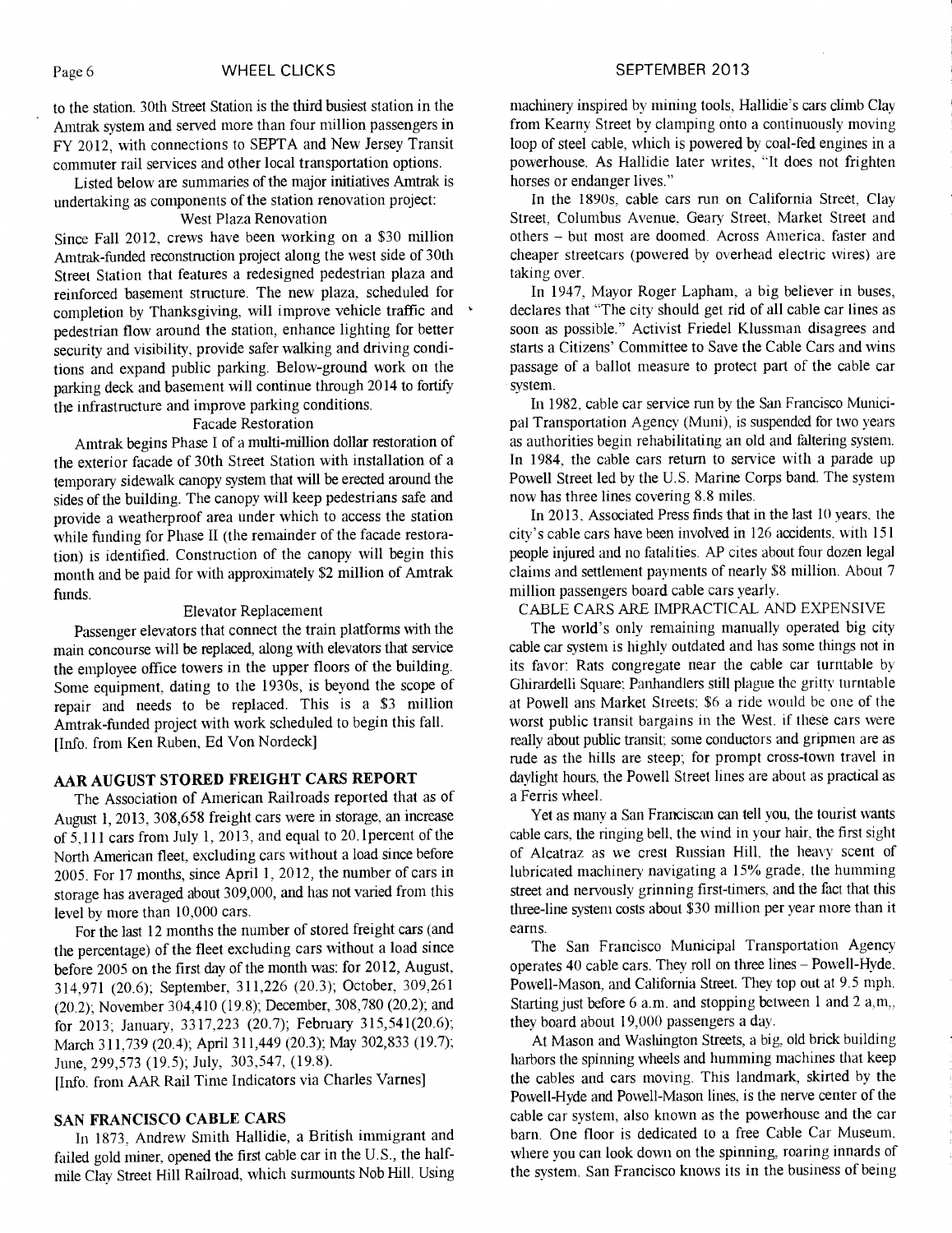pretty, and the cable cars are the twinkle in its eyes. STREETCARS LEAVE THE CABLE BEHIND

The streetcars of San Francisco are worth knowing. Their sixmile route (also known as the F Market  $&$  Wharves line) is shaped like a 7, with the Ferry Building at the elbow joint. You can ride them along the Embarcadero between Fisherman's Wharf and the Ferry Building. Or you can take them down Market Street to the Castro District. A streetcar holds more people, rolls two or three times as fast and costs far less  $-$  \$2 per ride  $-$  than a cable car.

Like the cable cars, the streetcars date to the 19th century. Since the system's resurrection in the mid-1990s, transportation officials have outfitted the fleet of 20th century streetcars with color schemes that pay homage to long-ago streetcar systems. (The old Pacific Electric of Southern California is represented.)

You'll get more history at the free San Francisco Railway Museum & Gift Shop, 77 Steuart St., ; (415) 974-2948, www. streetcar.org. Unlike the cable cars, the streetcars are heavily used by locals. which means they can fill up fast.

Rick Laubscher, president of the nonprofit Market Street Railway (which promotes the system; Muni runs it), estimates streetcar Oridership at 20,000 to 25,000 per day. That, Laubscher says, "makes it the most popular traditional streetcar line in America.... We carry more people than all four of New Orleans' streetcar lines put together, and we carry more people than all three of San Francisco's cable car lines put together." [Info. from *Los Angeles Times* and Christopher Reynolds]

#### DEADLY DERAILMENT IN SPAIN

A passenger train derailed late July 24 on a curvy stretch of track in northwestern Spain, killing 79 people caught inside toppled cars and injuring dozens in the country's worst rail accident in decades, officials said. Almost all those who perished were found dead on the scene, in an indication of the force of the derailment. Train cars lay crumpled or on their side. Rescue workers tried to free trapped passengers, some were pulled out broken windows. A car that had been severed in two was lying on a road near the tracks. A local official likened the scene to Dante's "Inferno."

The crash, just outside Santiago de Compostela, occurred on the eve of the city's annual religious festival, which attracts tens of thousands of Christian pilgrims from around the world. Officials in Santiago de Compostela canceled ceremonies planned for July 25 to honor St. James, the disciple of Jesus whose remains are said to rest in the city.

State-owned train operator Renfe said in a statement that 218 passengers and an unspecified number of employees were on the eight-carriage train when it crashed on a section of tracks that came on line two years ago. Spanish news reports said scores of people were injured, with Cadena Ser quoting unnamed government officials as saying 100 were hurt. They did not provide details on the severity of the injuries.

The U.S. State Department said on the 26th that an American was killed and five were injured in the accident. A department spokesman did not provide details of the American casualities. Spanish police said they arrested the driver of the train that went far over the speed limit into a curve and toppled over.

In an interview, an American passenger injured on the train

WHEEL CLICKS **SEPTEMBER 2013** Page 7

said he saw on a TV monitor screen inside his car that the train was traveling 121mph seconds before the crash — far above the 50 mph speed limit on the curve where it derailed.

The driver of the Spanish train that derailed at high speed was provisionally charged with multiple cases of negligent homicide. A court statement said investigative magistrate Luis Alaez released Francisco Jose Garzon Amo without bail. Garzon must appear in court once a week and is forbidden to leave Spain without permission, the court said.

The driver of the Spanish train ignored three warnings to reduce speed in the two minutes before the train hurtled off the tracks on a treacherous curve, crash investigators said. Data from "black box" recorders show the driver of the train that derailed was on the phone while driving at almost twice the speed limit at the time of the crash, a Spanish court said July 30.

Police forensic tests on the train's black box data recorders showed the last warning came just 250 yards before the dangerous curve. During the driver's phone call, the train reached a top speed of 121 mph, at which point the driver applied the brakes, only four seconds before it derailed. It was still speeding at 95 mph at the moment it derailed on a sharp curve, smashing into a concrete wall and catapulting its cars. The recommended speed on that curve is 50 mph.

[Info. from *Los Angeles Times]* 

 $\mathbf{v}$ 

#### **TRANSIT MORE CROWDED WITH TRAIN STRIKE**

San Francisco Bay area commuters sweated in crowded buses, shivered on loaded ferries or inched through crowded freeway traffic on July 1 after hundreds of BART workers demanding higher wages went on strike and the region's heavily used rail system ground to a halt. The walkout derailed hundreds of thousands of daily riders who use the nation's fifth-largest rail system each day, forcing them to 'find other means of transportation in the second-most congested region in the country.

However, morning rush hour did not come to a standstill as feared, and some travelers who used carpool lanes and other options added relatively little time to their commutes. It's been an absolute nightmare for some commuters, but we didn't see total gridlock," said Stuart Cohen, executive director of TransForm, an Oakland-based nonprofit organization focused on public transportation and walkable communities. Two of the largest unions representing Bay Area Rapid Transit workers went on strike early July 1 after their contract expired June 30. It was their first strike since a six-day walkout in 1887. No new talks were scheduled.

California Highway Patrol spokeswoman Sgt. Diana McDermott said it could have been worse. "It's summertime and a holiday week, so plenty of people didn't go to work," she said. "Others had prepared for it, or they were able to work from home, and we saw lots of informal carpooling." Transit authorities also made accommodations, including longer carpool lane hours, additional ferries, and extra buses and bike shuttles over the Bay Bridge.

[Info. from *Pasadena Star-News]*